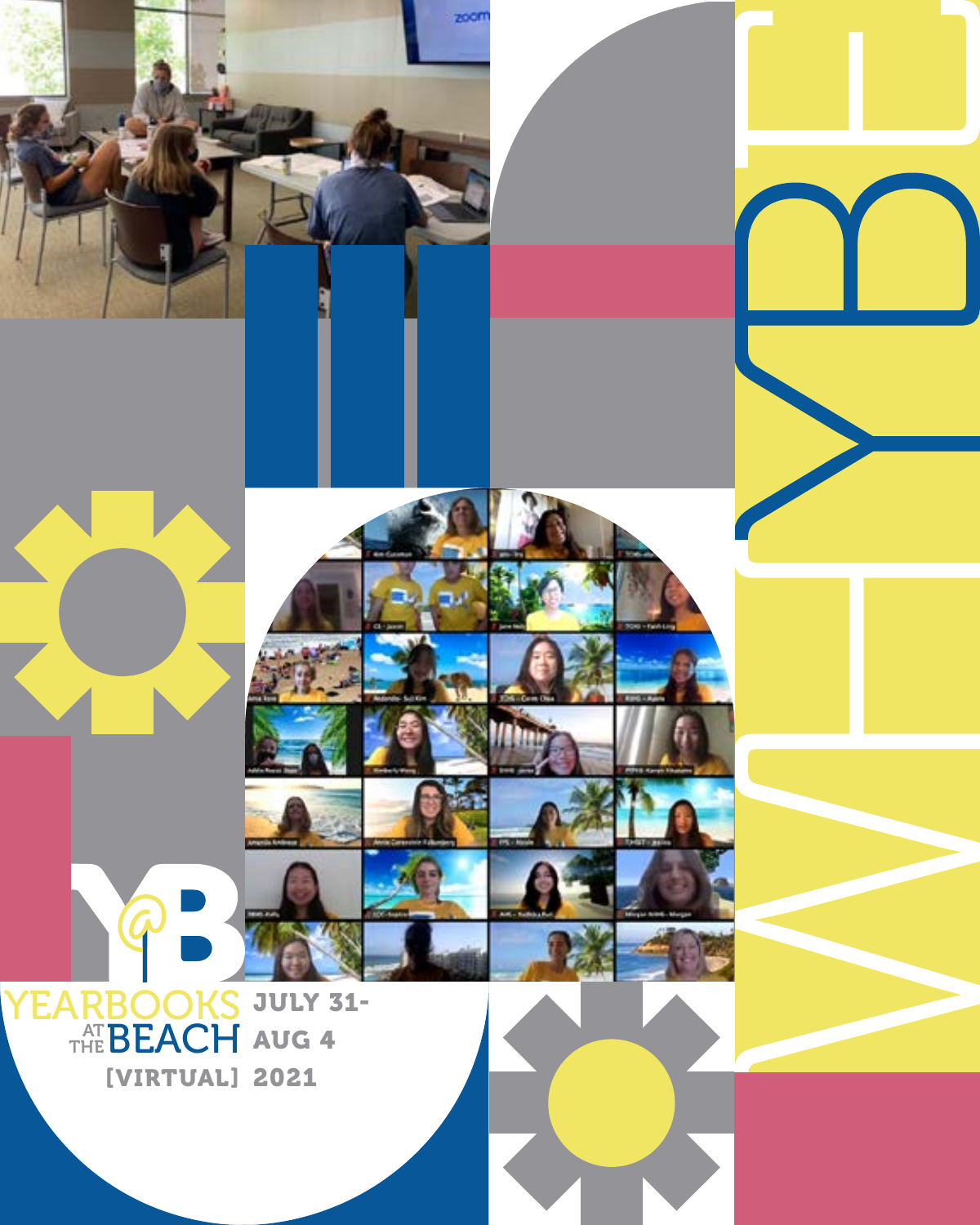

### **WHYBE**

Because it matters.

The moments you capture,

- at school or from your home Zoom screen,
- contain the dreams and triumphs, anxieties and sorrows
- of this single, yet central, year of your life.
- Along the way, the staffers you work with, stress with, laugh with, become your second family.
- Together, you stalk hundreds of students to uncover their stories,
	- shoot thousands of candids and portraits,
	- spend hours turning blank pages into visual masterpieces.
- And those elements transform your school's story
	- into a tangible volume that lives forever.

 $W + Y BE$  at camp?

on yearbook?

Because you want to step up your yearbook game, to

learn from the best.

Our staff of award-winning gurus will help you

turn your passion and potential into skills.

We'll provide examples to inspire, courses to instruct, roundtable dis-

cussions to join.

- You'll draft your theme
	- and redraft
- and redraft…until 2pm or 2am. You know it's never done; it's just due.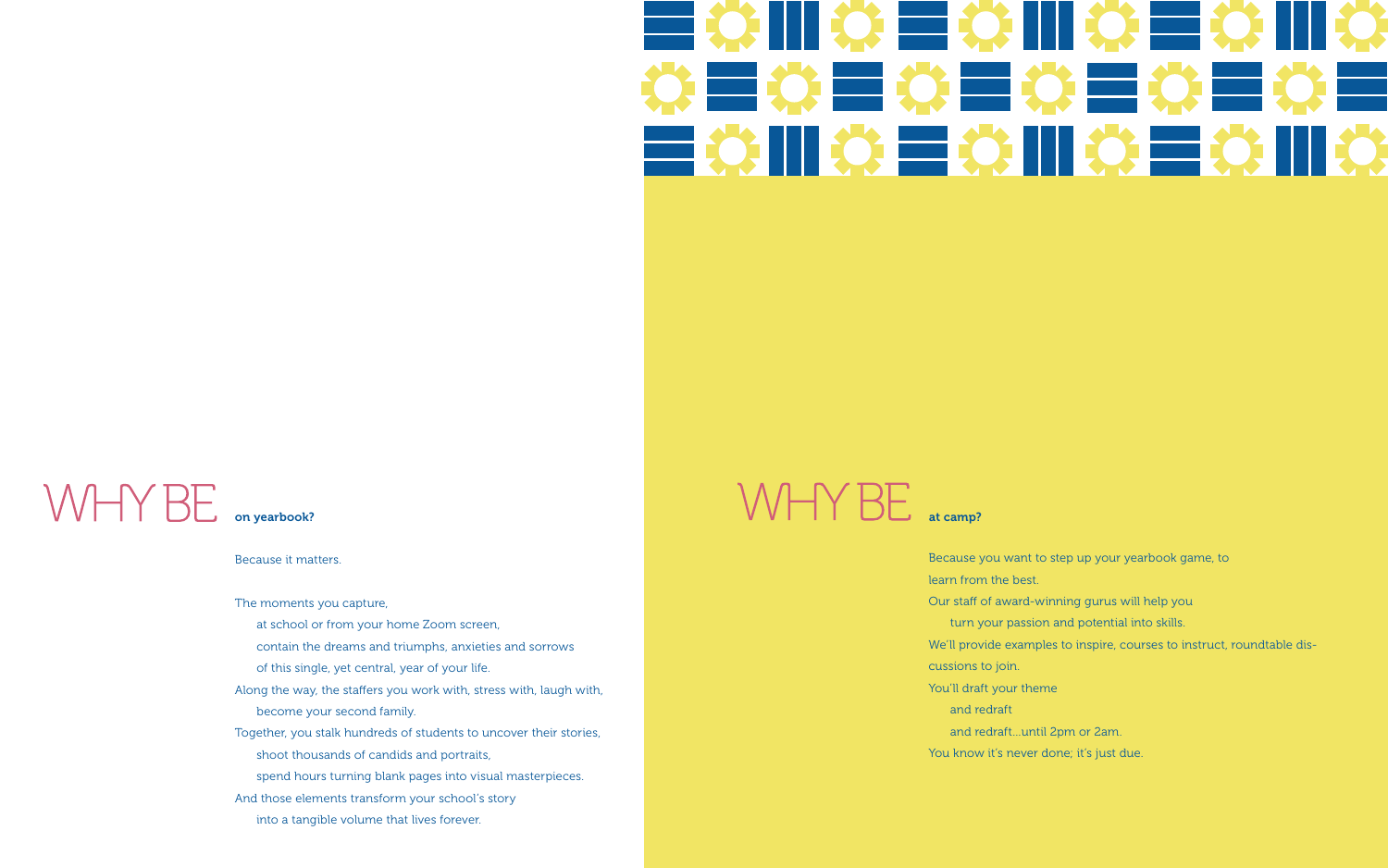### $\blacksquare$  $\circ = \circ \mathbf{m} \circ \mathbf{m} \circ \mathbf{m}$ ■ 第 ■ 第 ■ 第 ■ 第 ■ 第 ■ 第 ■  $= 0$  M  $\circ$   $= 0$  M  $\circ$   $= 0$  M  $\circ$

## WHY BE.

BE THE WHY **ON** YB

Or a designer or a photographer?

Because your work encapsulates this one year of high school life

into the pages of your yearbook

that you'll reach for a thousand times in the future.

And it will let you know who you once were and where you were going.

*It's your signature.*

#### a storyteller?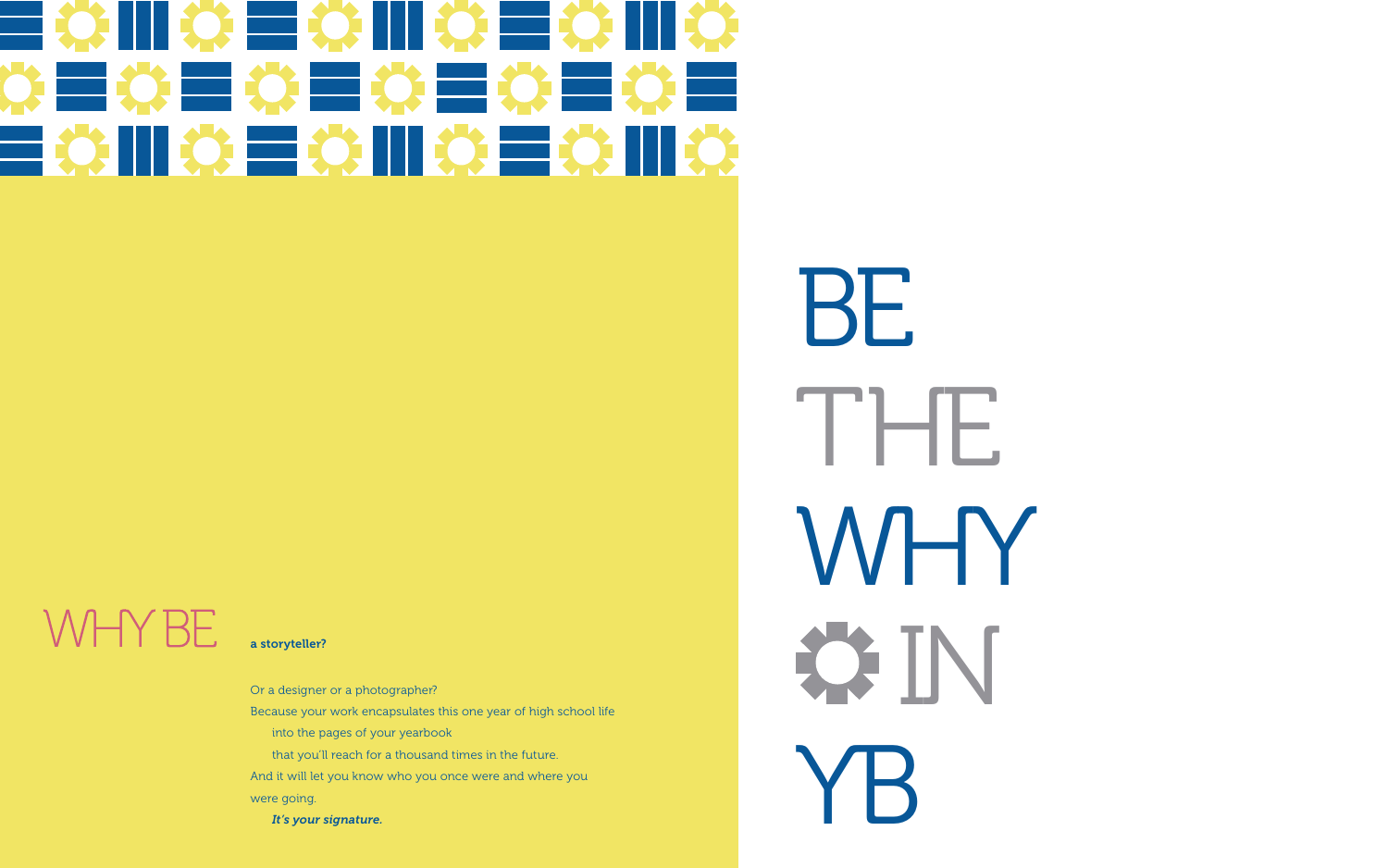#### https://www.yearbooksatthebeach.com/school-registration-test

- Tell us if the adviser will attend
- *[If you attend the Leadership Retreat, advisers must attend with their students]*
- Tell us how many staffers will attend
- Tell us if you will participate in the Leadership Retreat
- Give us your yearbook information

#### 2 → REGISTER EACH STAFF MEMBER

#### https://www.yearbooksatthebeach.com/registration-test

- Give us your contact info
- Tell us your role on staff
- Choose your live course and playlist track

**CONTACT INFO** Check the website for registration 626.798.1680 and all the details. Contact us if you have any questions.

- 
- 
- 
- 
- 
- 
- 

• If you're an editor, sign up for the Leadership Retreat *[up to 5 editors per school can attend the Retreat]*

#### 3 → SEND US YOUR PAYMENT

We'll confirm your reservation right away.

• We will bill you through PayPal, sent separately after your registration is completed.

**OPTIONAL ADD-ON** half-day retreat focused on getting editors (up to 5 per school) ready for their leadership positions and setting goals and roles for their staff. Advisers must attend with their students.

• We'll email you a packet of info July 1 so you can prepare for camp.

forms, complete course descriptions info@yearbooksatthebeach.com www.yearbooksatthebeach.com

• Leadership Retreat participants will receive a handbook the week before the retreat.

• Campers will receive a t-shirt and curriculum book the week before the workshop.

YEARBOOKS@theBEACH DATES: JULY 31-AUG 4 [VIRTUAL] REGISTRATION DEADLINE: JUNE 1

> COST: \$195/ PARTICIPANT FOR CAMP \$245/ PARTICIPANT FOR CAMP & LEADERSHIP RETREAT

For over 20 years, Yearbooks@theBeach has attracted staffs from across the country who want to improve their book quality and staff cohesion. Our award-winning workshop instructors teach sessions on design, writing, photography, leadership, sales, coverage, media and theme development. They will challenge and inspire you, but you may find you lose more than a little sleep during these five intense days.

Your main task at camp is to develop your theme into a strong package for 2022. You'll work with your staff on a Theme Packet while also learning about as many areas of yearbook journalism as your schedule allows. This year, to help develop strong editorial staffs, we are offering an additional [optional] Leadership Retreat for advisers and up to five editors per staff.

#### 1 → REGISTER YOUR SCHOOL [ADVISERS]

#### DAY 1: Being a Leader

- True Colors
- Roles/Job Description
- Communication
- Goal Setting

#### Day 2: The Business of YBK

- Coverage
- Ladder & Deadlines
- The Plant & Production
- Marketing



LEADERSHIP RETREAT In addition to regular camp, DATES: JULY 9-10 [VIRTUAL] we are offering an optional 2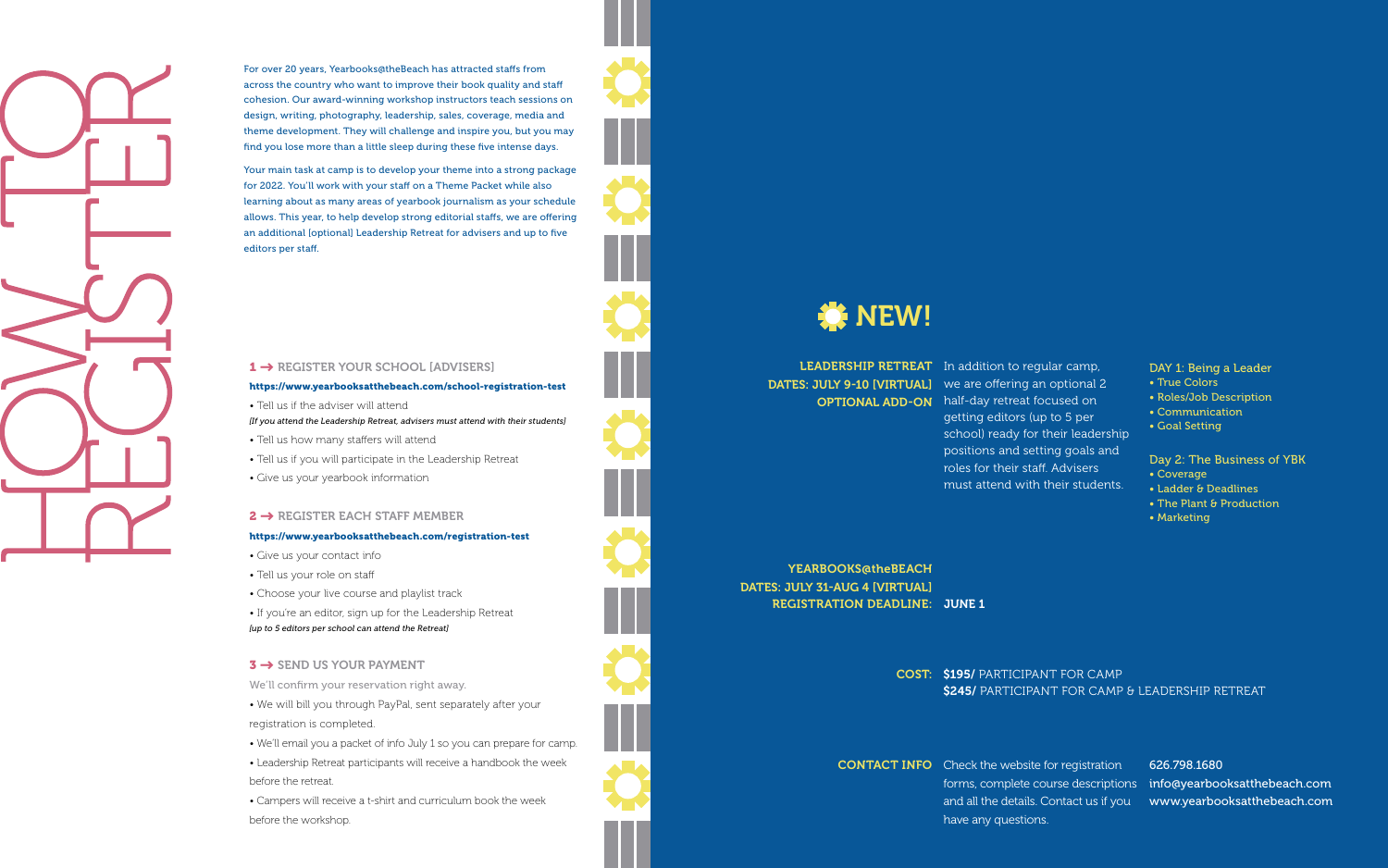#### WHAT YOU'LL STUDY



# **WE** SH#ULD **HOVER** PEOPLE,<br>NOT THINGS



Two half-days to help your editors (up to 5, plus your adviser) get organized and  *(optional add-on July 9-10)* ready for the year. Day 1: Being a Leader, Day 2: The Business of Yearbook (see the website for more information).

- **THEME/STAFF TALK** 20-minute presentations on 4 theme and staff development topics to help you build your Theme Packet.
	- Most staffers (and your adviser) will enroll in our live theme development course that will guide you through choosing your theme, developing it, and creating your Theme Packet.
	- For all staff photographers, there will be beginning and advanced topics covered.
	- INTRO TO YBK For all staffers with no yearbook experience.
- PLAYLISTS TRACKS Each attendee will follow a Playlist of prerecorded sessions to build their yearbook skills in one specific area. Daily check-ins with one of our Workshop Staff will provide guidance and feedback.
- 20-minute pre-recorded videos think Yearbook Ted Talk — on a variety of yearbook topics, with an assignment. LEARN AND EARN
	- FAST TRACKS 5-minute pre-recorded skill-builders that finish with an assignment. Students then join a 30-minute discussion to get more ideas and feedback on their work.
- LATTES WITH LINDSAY Morning adviser sessions with coffee and<br>*(and friends)* conversation about staff organization and (and friends) conversation about staff organization and book structure.
	- ROUNDTABLES Evening discussions for editors and advisers on leadership and organization.
		- **PRO-TIPS** Interviews with professional journalists, designers and/or photographers, some of whom may have gotten their start in high school yearbook.

LEADERSHIP RETREAT

THEME DEVELOPMENT

PHOTOJOURNALISM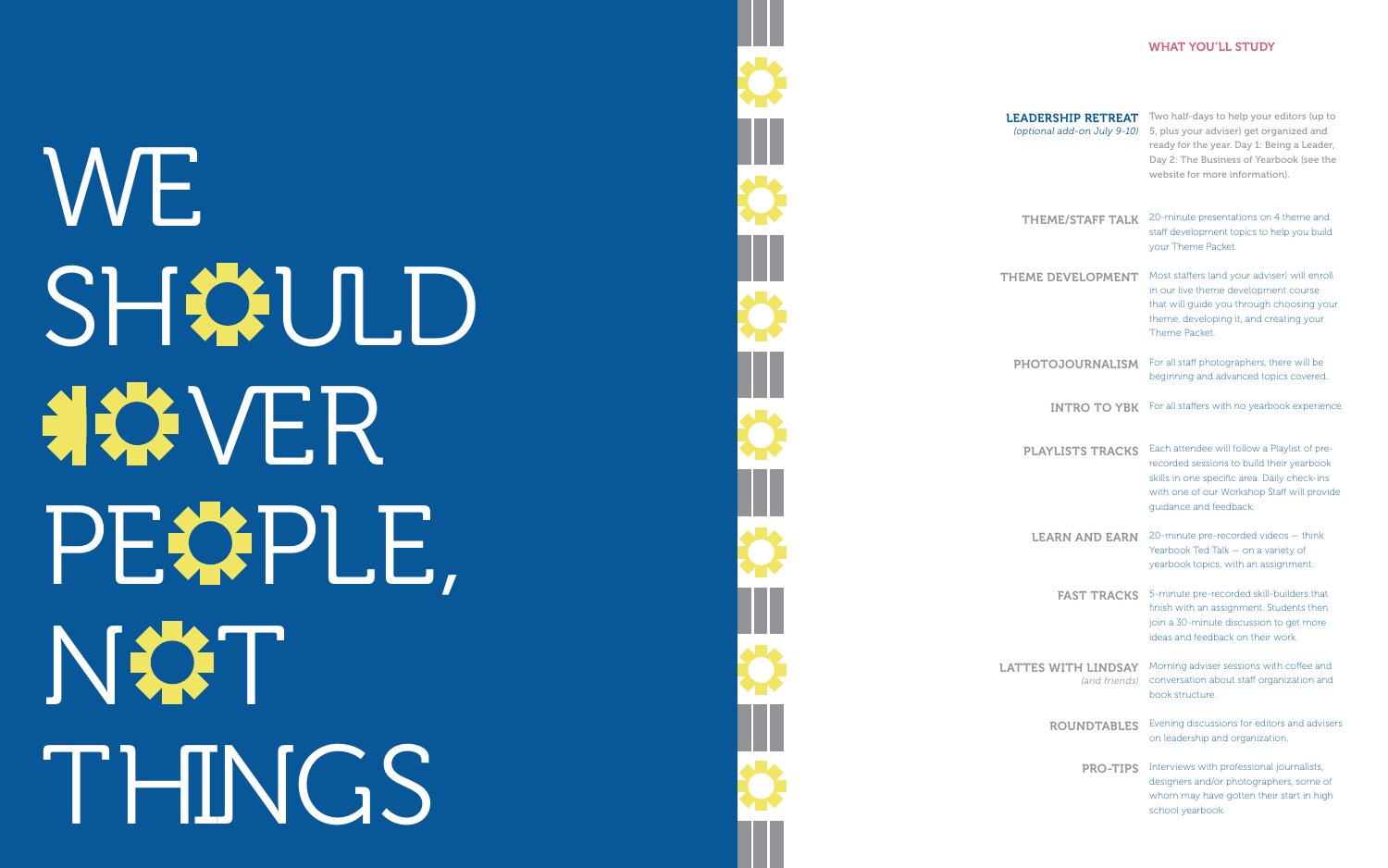WHAT YOU



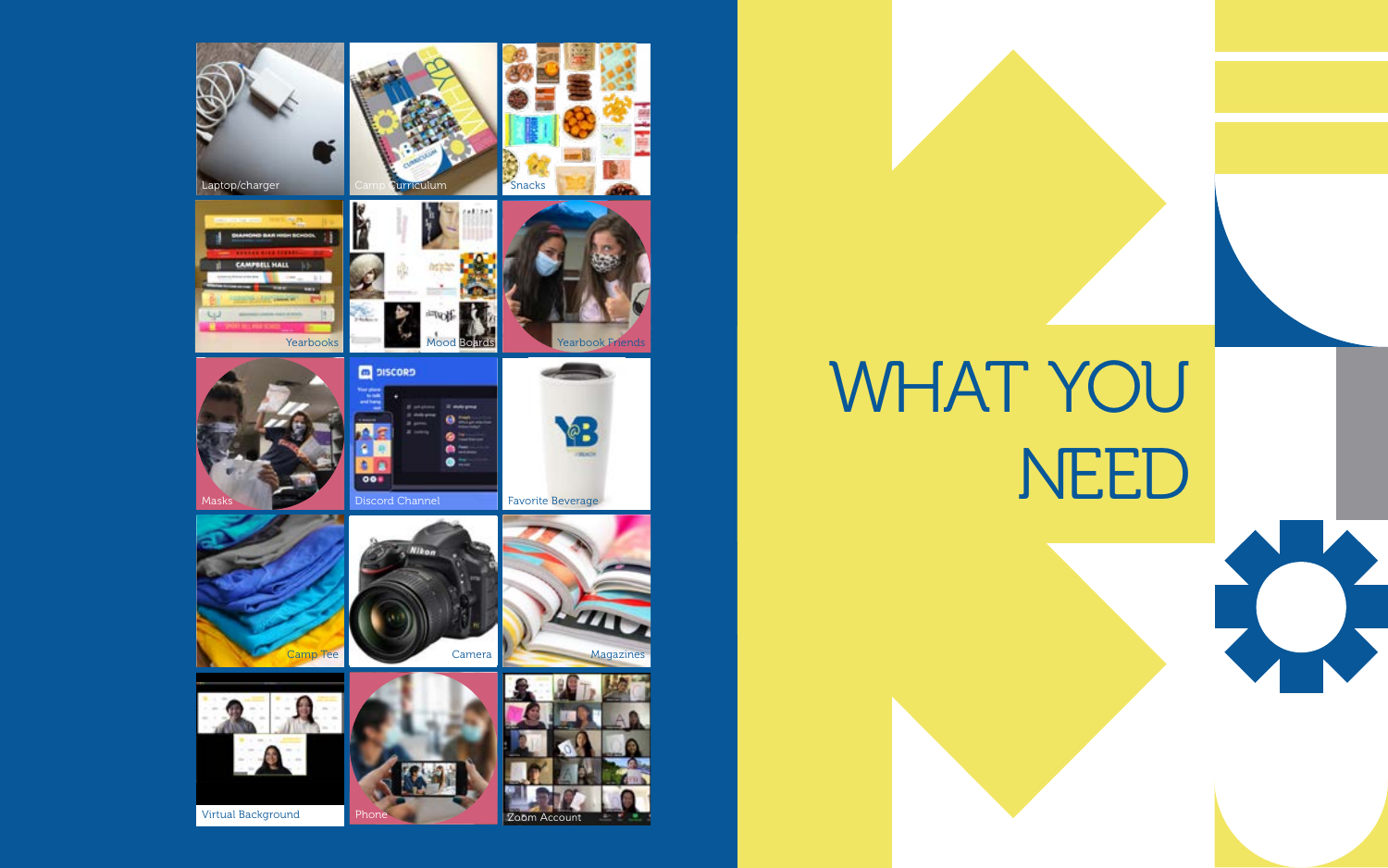## WORKSHOP STAFF

THESE ARE THE ROCKSTARS<br>OF THE YEARBOOK WORLD:

370 years of experience Yearbook Awards

53 NSPA Pacemaker Finalists 56 NSPA Pacemakers 71 CSPA Silver Crowns 38 CSPA Gold Crowns *(12 books are Crown Finalists in 2020)*

Adviser Awards 3 JEA Rising Stars 8 JEA Special Recognition Advisers 7 JEA Distinguished Advisers 2 JEA Yearbook Advisers of the Year 6 CSPA Gold Keys 6 NSPA Pioneer Awards 4 JEA Medals of Merit 1 Dow Jones Journalism Teacher of the Year *and numerous state & local awards as well*



























Jose Caire Adviser, San Marino HS, CA Rebecca Chai Former Adviser, Walnut HS, CA Robin Christopher Adviser, Del Norte HS, CA









Dmitri Conom Former Adviser, Bellarmine College Prep, CA Justin Daigle Adviser, Brighton HS, CO

Annie Falkenberg Adviser, Longmont HS, CO Carrie Faust Adviser, Smoky Hill HS, CO

Erinn Harris Adviser, Thos. Jefferson HS for Science & Tech, VA

Alison Jones Herff Jones Rep, CA

Pete LeBlanc Adviser, Antelope HS, CA

Evelyn Luu Former EIC, Temple City HS, CA

#### Trisha Marciano Former EIC, Gabrielino HS, CA

Heather Nagel Adviser, Christ Presby. Academy, TN

Jane Noh Adviser, CSArts, CA

Mimi Orth Workshop Director Herff Jones Rep, CA

Jed Palmer Adviser, Sierra MS, CO Megan Percival

Adviser, McLean HS, VA

Lindsay Safe Adviser, Sunny Hills HS, CA Mike Simons Adviser, Corning Painted Post HS, NY

So Hee Tan Adviser, Walnut HS, CA Chris Waugaman Adviser, Prince George HS, VA Mitch Ziegler Adviser, Redondo Union HS, CA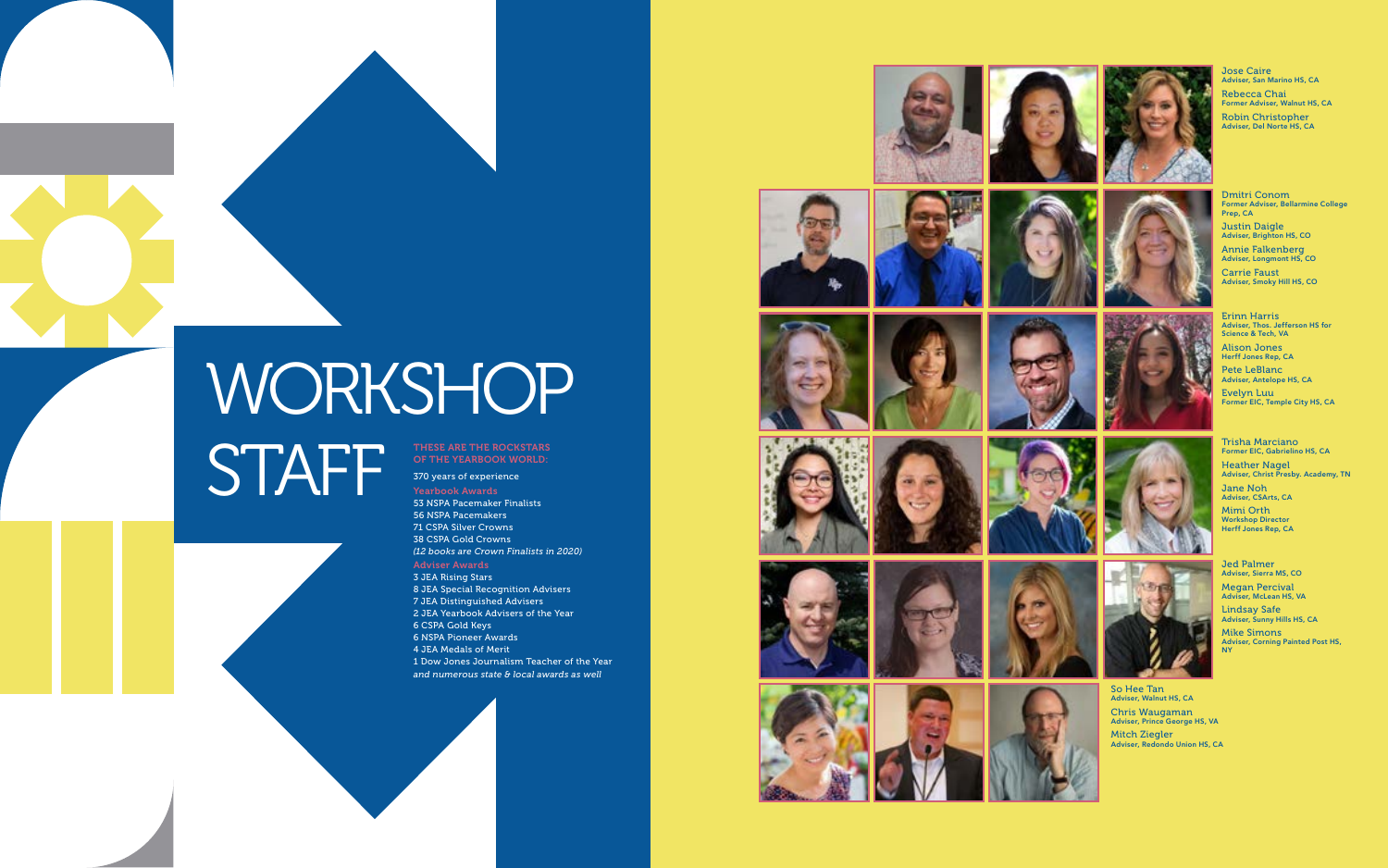BRENTWOOD SCHOOL CAMPBELL HALL CARLSBAD HS CASADY CATALINA FOOTHILLS HS CHRIST PRESBYTERIAN ACADEMY CLASSICAL ACADEMY HS CORNING-PAINTED POST HS CSARTS-SGV DEL NORTE HS DIAMOND BAR HS FLINTRIDGE PREPARATORY **SCHOOL** FLINTRIDGE-SACRED HEART ACADEMY GABRIELINO HS I-POLY HS LA COSTA CANYON HS MAYFIELD SENIOR SCHOOL MCLEAN HS





MISSION HILLS HS NEWPORT HARBOR HS NORTHWOOD HS ORANGE COUNTY SCHOOL OF THE ARTS OXFORD ACADEMY OXNARD HS PASADENA HS PENINSULA HS REDLANDS HS REDONDO UNION HS SAN MARINO HS SANTANA HS SONORA HS SOUTH HILLS HS SUNNY HILLS HS TEMPLE CITY HS THOMAS JEFFERSON HS FOR SCIENCE & TECHNOLOGY TRABUCO HILLS HS VALHALLA HS WALNUT HS WEST RANCH HS WEST TORRANCE HS WESTRIDGE SCHOOL WILLOW CANYON HS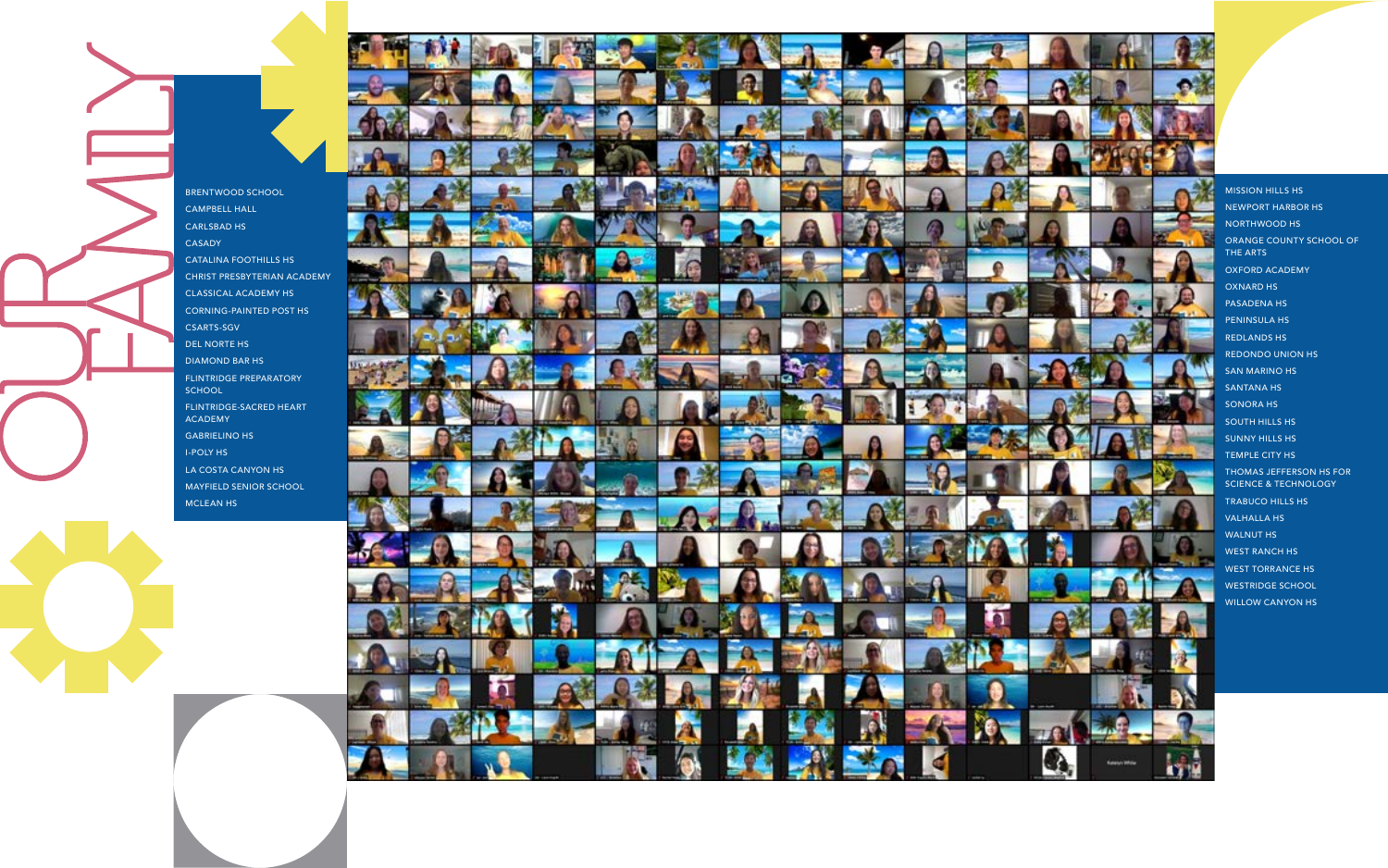

 $\mathbf{A}$ MOMENTS FROM YaB 2020

> **INSTAGRAM: YEARBOOKSATTHEBEACH**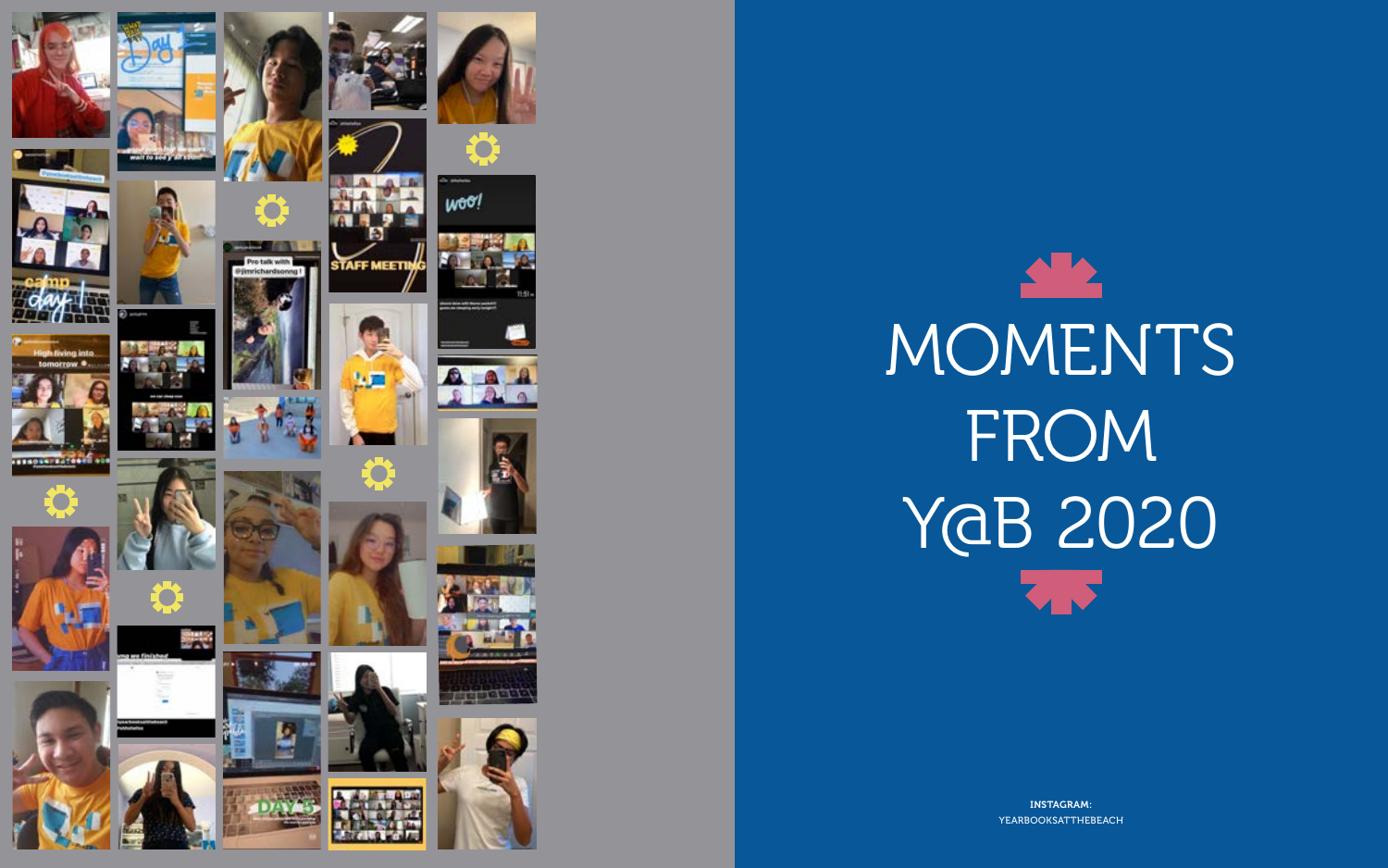#### EDWARD GARCIA

*Coverage Manager, Walnut HS*

#### $00000$

"I liked how this year's track was really focused on preparation and theme as this year has been very uncertain. It helped me feel more prepared to guide the staff. I think that virtual camp was successful, enjoyable, and just as fun and crazy in-person camp was. I did miss the physical and face-toface interactions, but we were to able get our work done and still have a memorable camp experience.

#### CHLOE WONG

*Editor-in-Chief, San Marino HS*

#### $0000$

"Camp helped us get back into the swing of things and find what direction we wanted out book to go. Also, interacting with other schools and advisers, even if only for brief moments, help us brainstorm ways to cover the school year in unique ways."

#### JEDRICK ENCLONA

*Editor, South Hills HS*

#### $0004$

"I really liked working with our theme coaches, Kevin and So Hee Tan. Kevin taught me a lot about planning and setting goals for each day. That really helped me prepare for this year."

#### LILY CENTENO

*Editor, Oxnard HS*

#### $0000$

"Camp really helped us establish the general direction we wanted to follow for our theme. We found our main design element, archetype, the personality of our book and organized a plan to tackle the challenges presented during 2020-2021 school year. Additionally, we created the foundation of the cover we have today.."

#### GRACE XIAO

## **HOVER** WHAT HAPPENS,<br>N&T WHAT'S AN ELED.



*Editor-in-chief, Diamond Bar HS*

#### $0000$

"Camp for me personally was more like a trip: we had lots of fun, and I connected to my peers while learning knowledge about yearbook that we were not taught before. Coming back from camp made our technical knowledge more firm, but more importantly, got the year off to a good start."

#### ISABELLA ROBLES

*Writer, CS Arts - SGV*

#### $00004$

"The copy sessions were probably the best. I love the idea of storytelling and from the point of a yearbook, you have to really know how to do it to connect with the readers."

#### RACHEL HONG

*Editor-in-Chief, Peninsula HS*

#### $00001$

"I enjoyed camp because we got to meet with all our editors many times, and they were all introduced to many different aspects of yearbook."

#### COURTNEY HARPER

#### *Adviser, OCSA*

#### $00000$

"I think it was powerful for the kids to see they were not alone in this task either. By getting the opportunity to see there was an entire community wrestling with the same challenges and, at the end of the day, still excited about creating a book, they were able to settle into being more comfortable with being uncomfortable. Similarly, it was incredibly helpful on the adviser side to be able to commune and collaborate with teachers throughout the country about how the heck to approach yearbook in a virtual environment."